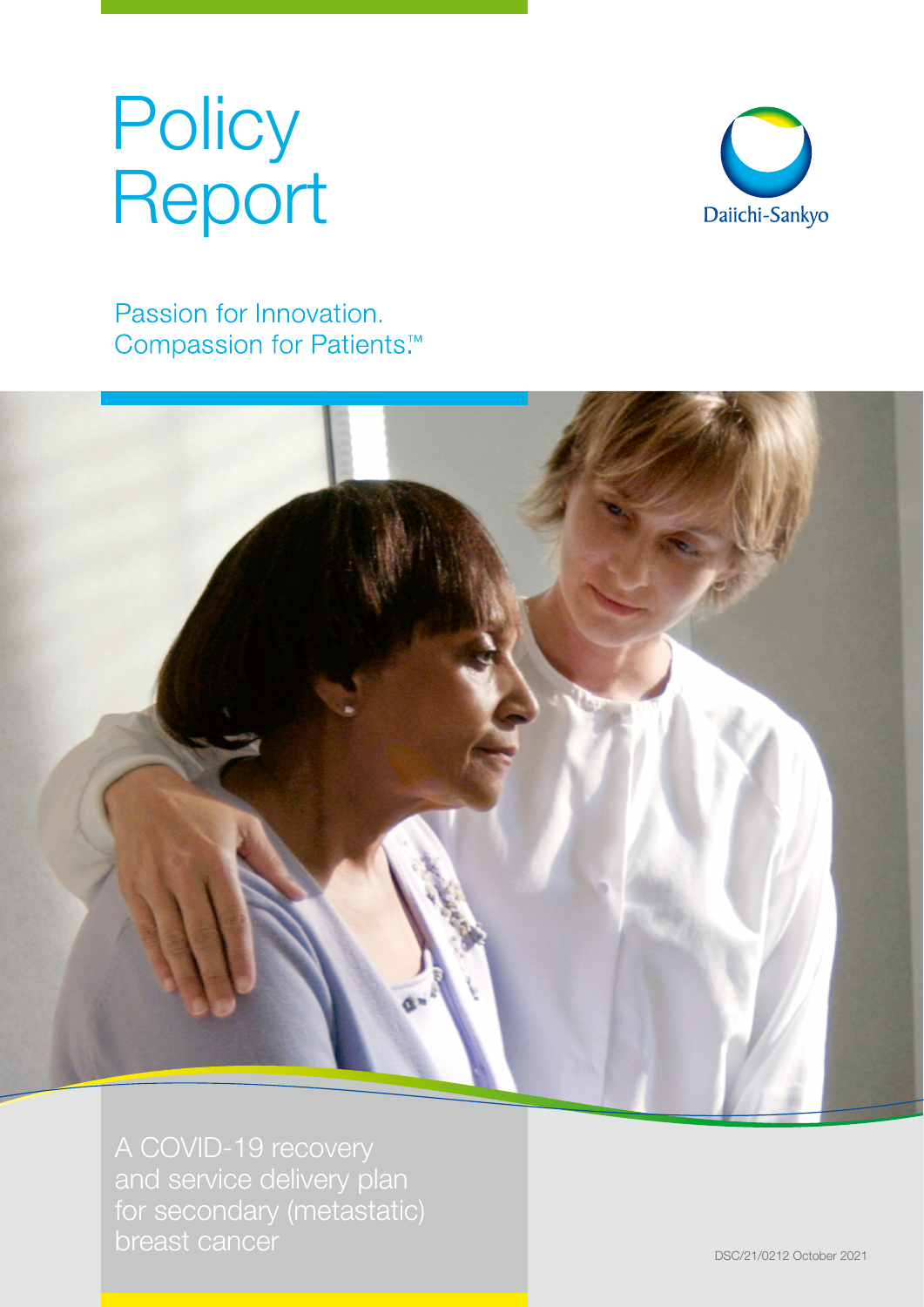## **Contents**

| <b>Executive Summary</b>                                                                                                    | З |
|-----------------------------------------------------------------------------------------------------------------------------|---|
| Key themes emerging from the discussion                                                                                     |   |
| 1. How do we ensure secondary breast<br>cancer is seen as a priority in wider<br>local cancer recovery plans?               | 4 |
| 2. What can we learn from new ways<br>of working implemented during<br>the pandemic?                                        | 5 |
| 3. What role can data and audit play in<br>reinstating and improving secondary<br>breast cancer care?                       | 6 |
| A COVID-19 recovery and service delivery<br>plan for secondary (metastatic) breast cancer;<br><b>Policy Recommendations</b> | 7 |
| Roundtable participants                                                                                                     | 8 |
| About Daiichi Sankyo UK                                                                                                     |   |
| References                                                                                                                  |   |



This event was initiated and funded by Daiichi Sankyo. The report was funded by Daiichi Sankyo and co-produced with a group of stakeholders who attended the roundtable on 4 May 2021.

DSC/21/0212 October 2021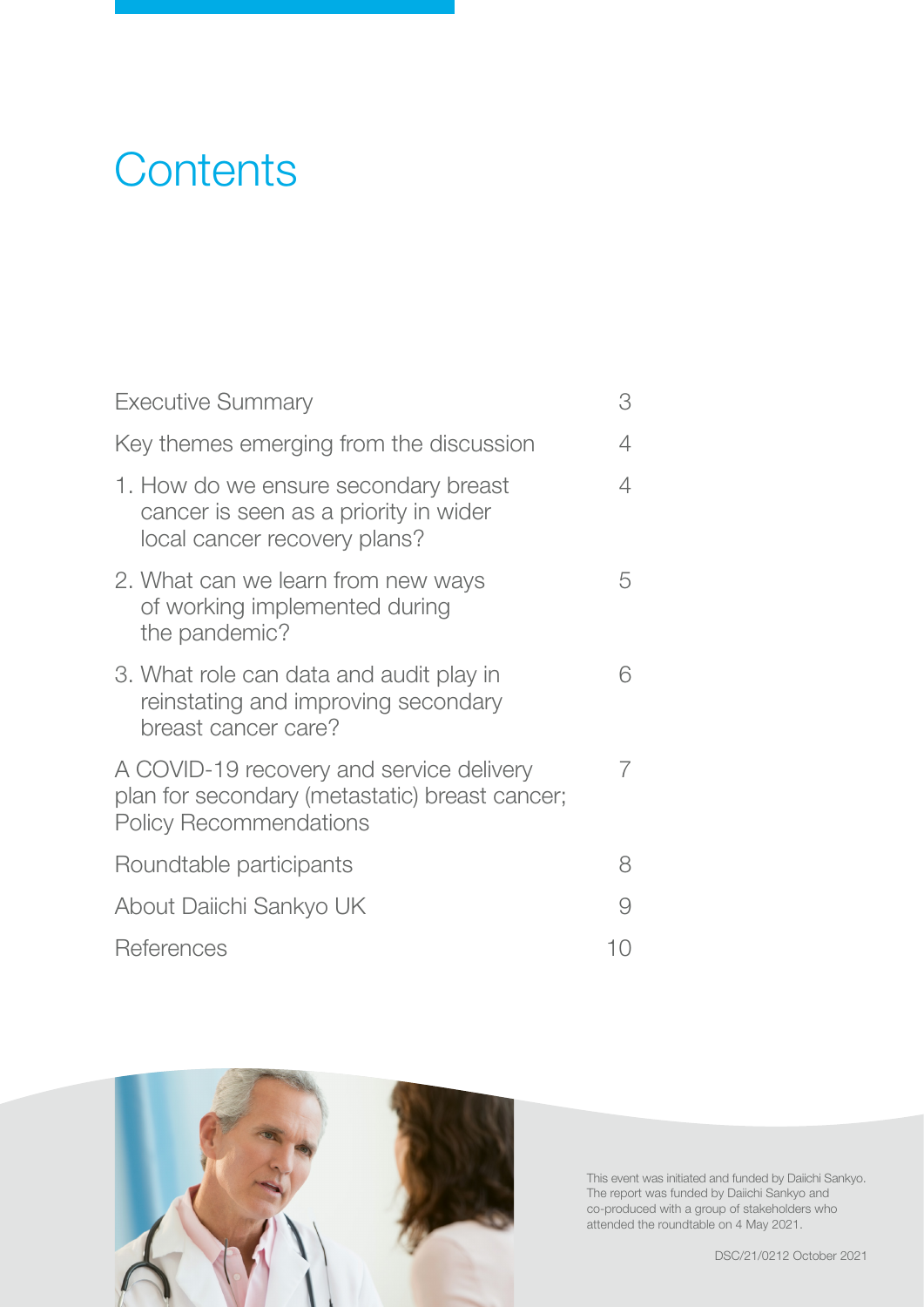### Executive summary

As we gradually emerge from the COVID-19 pandemic against the backdrop of the Cancer Recovery Plan<sup>i</sup> in which the NHS sets out proposals to return essential cancer services to pre-COVID-19 levels, there is an urgent need to ensure that secondary (metastatic) breast cancer is not forgotten in local and national recovery initiatives.

Before the pandemic, a perception already existed among the patient and clinical community that the time, effort and funding devoted to secondary breast cancer was not proportionate to the numbers of people it affects.<sup>ii, iii</sup>

On 4 May 2021, Daiichi Sankyo UK facilitated a roundtable of policymakers, clinical experts, healthcare professionals and patient advocates to discuss the impact of COVID-19 on secondary breast cancer care. Participants sought to understand where the disease fits into local cancer recovery plans and the broader work of the Cancer Recovery Taskforce.

The roundtable discussion was chaired by Craig Tracey MP, Chair of the All-Party Parliamentary Group (APPG) on Breast Cancer. A group of roundtable participants then co-created this report, which provides a collective action tool with principles of reform and recovery for patient groups, industry, NHS England and Cancer Alliances.

On 19 May 2021, NHS England announced funding for a national secondary breast cancer audit. In a statement on behalf of the APPG on Breast Cancer<sup>iv</sup>, Craig Tracey MP welcomed the news:

*"The APPGBC has been calling for improvements to the care of people living with secondary breast cancer for many years now and highlighted the need for an audit that provides accurate data on those diagnosed and living with the disease to help make this a reality."*

This long-anticipated announcement provides the baseline for any set of recommendations around secondary breast cancer recovery. During the discussion, patients called for action and accountability on data collection and clinicians were clear that a return to the level and quality of service provided pre-COVID was unacceptable. Participants felt that we must 'build back better' to provide a better quality of life and the best chance of survival to the estimated 35,000 people in the UK living with secondary breast cancer.<sup>iii</sup>

The current deficit in data collection means there is uncertainty around the actual numbers of secondary breast cancer patients. Lack of accurate and easily accessible data makes it difficult for commissioners and providers to understand their local patient populations and how to plan services.

Despite a mandatory requirement for data to be collected by NHS hospital trusts since 2013, there are systemic barriers to data collection in this area, including workforce shortages, confusion over the definition of secondary breast cancer and lack of buy-in and leadership.<sup>v</sup> The situation is similar in other healthcare systems in the UK.

As the Healthcare Quality Improvement Partnership (HQIP) begins the process of scoping and commissioning the secondary breast cancer audit, it must employ learning from the world-class audits already established in breast cancer, including the management of screen-detected cancer and the HQIP audit of the management of breast cancer in older patients.

There must also be clear, accountable leadership to ensure the right data is collected and made available with a real sense of urgency. This will not only enable services to get back on track but enable transformational change for the lives of people living with secondary breast cancer and their families.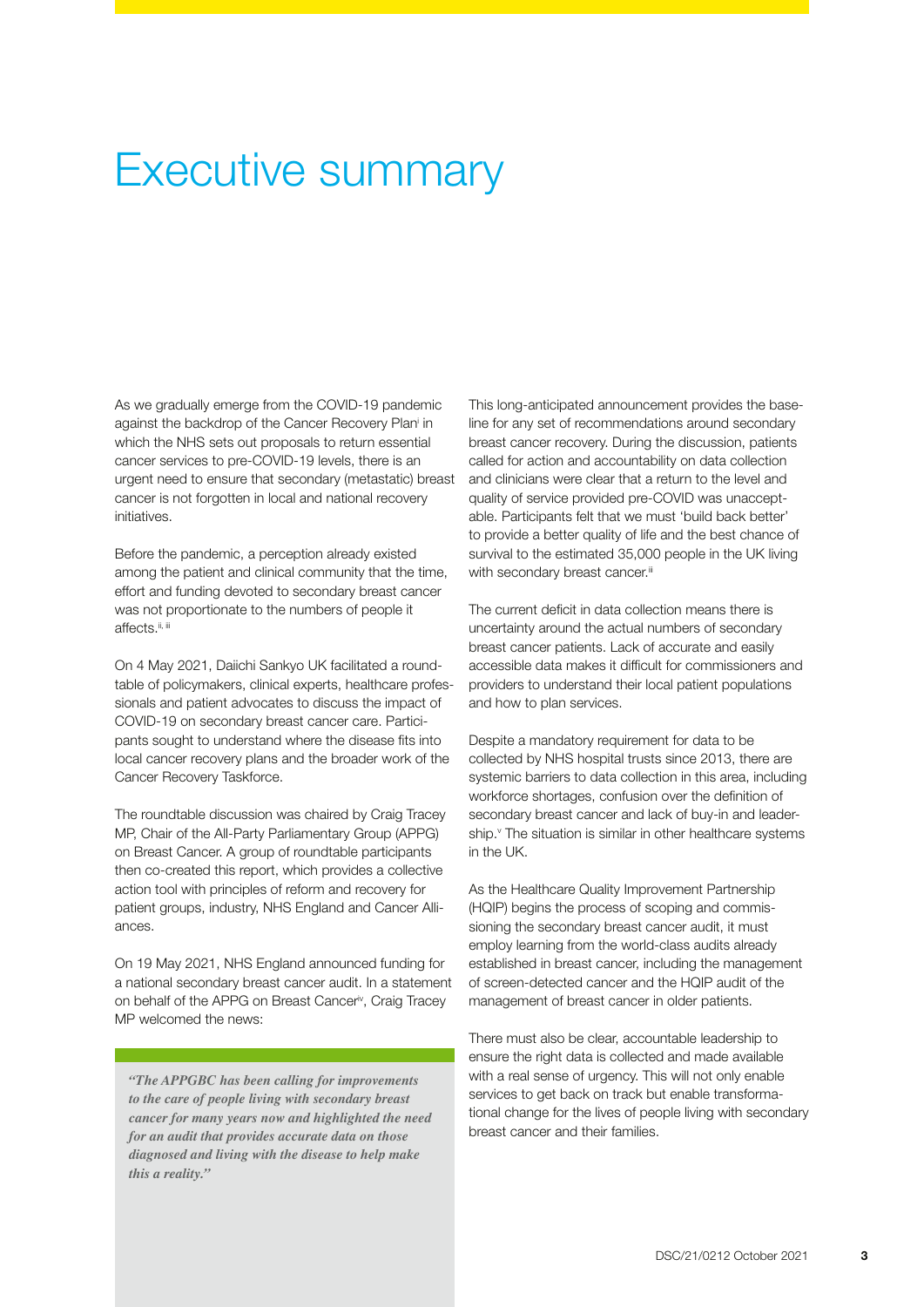## Key themes from the discussion

The roundtable plenary discussion focused on three main questions and the themes which emerged are presented under these headings:

#### 1. How do we ensure secondary breast cancer is seen as a priority in wider local cancer recovery plans?

- We now have a national cancer crisis as a result of the pandemic and must not underestimate the scale of the challenge in terms of clearing the backlog of diagnosis, treatment and care.<sup>vi</sup>
- Secondary breast cancer must not be forgotten in national and local cancer recovery plans. Patients and clinicians are clear that we cannot simply return to the level of service available pre-COVID. There should be a review of national cancer standards for secondary breast cancer care, including the effectiveness of existing targets for diagnostic and treatment waiting times. The potential effectiveness of patient-reported outcome measures should also be considered.
- More work is needed on assessing and understanding appropriate levels of clinic staffing, including how resource allocation can best fit local needs and demands. At present, service funding is determined by the number of new patients entering the system. As secondary breast cancer patients live longer, services become increasingly underresourced.
- There were calls for action and accountability from NHS Trusts on secondary breast cancer data collection and reporting, whilst acknowledging the complexity and variation in IT platforms and databases used in different areas.
- A standard template business case would enable breast cancer services to make the case to their Trust or Cancer Alliance for secondary breast cancer nurses, which would lead to direct service improvements. These should reference the nursing policy commitment in the NHS Long Term Plan and the workforce innovations proposed in the National Cancer Services Recovery Plan<sup>i</sup> (e.g. training grants for clinical nurse specialists and chemotherapy nurses, flexible working innovations and nurses working at the top of their licence by deploying an effective skill mix model).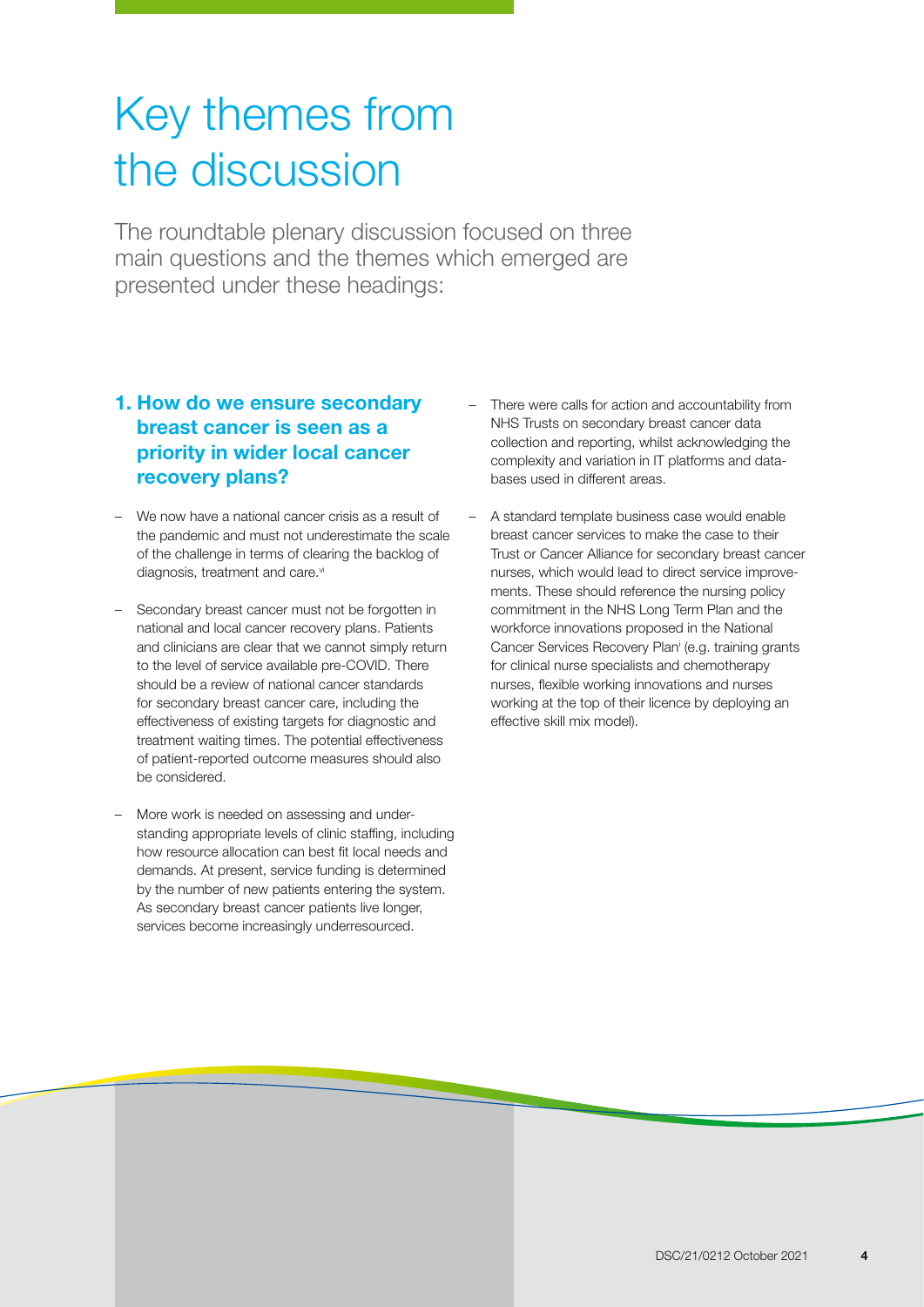#### 2. What can we learn from new ways of working implemented during the pandemic?

- Learning from existing patient information resources and new innovations, such as Greater Manchester Cancer's pilot of the 'red flag infographic', created by After Breast Cancer Diagnosis (ABCD)<sup>vii</sup> in post-treatment summaries for primary breast cancer. These combined resources should be evaluated with a view to developing a national resource to increase awareness of secondary breast cancer signs and symptoms.
- There would be value in conducting research into the use of remote consultations for secondary breast cancer patients across all aspects of the care pathway. Patients should continue to be offered a choice of remote or face-to-face consultations (including video consultations where available).
- During the pandemic, clinical trial processes were faster, bureaucracy was minimised, there was rapid approval of protocol amendments and trials quickly moved through each stage. Data was also collected quickly and accurately across the UK. Key lessons should be incorporated across the following areas:
	- Reviewing how to improve eligibility criteria for trials in secondary breast cancer.
	- Leveraging the potential of genomic biomarkers to base trial cohorts on tumour mutations.
	- Design trials to reflect real world data, and address inequalities in patient access.
	- Evaluate the clinical utility of cancer genomic testing for advanced breast cancer as well as rare cancers.
- Lessons should be learnt and adopted from pilots and projects, which have utilised the roles of experienced nursing professionals to raise awareness of research, trials, and genomics amongst secondary breast cancer patients. This should lead to the development of a comprehensive database of clinical trials.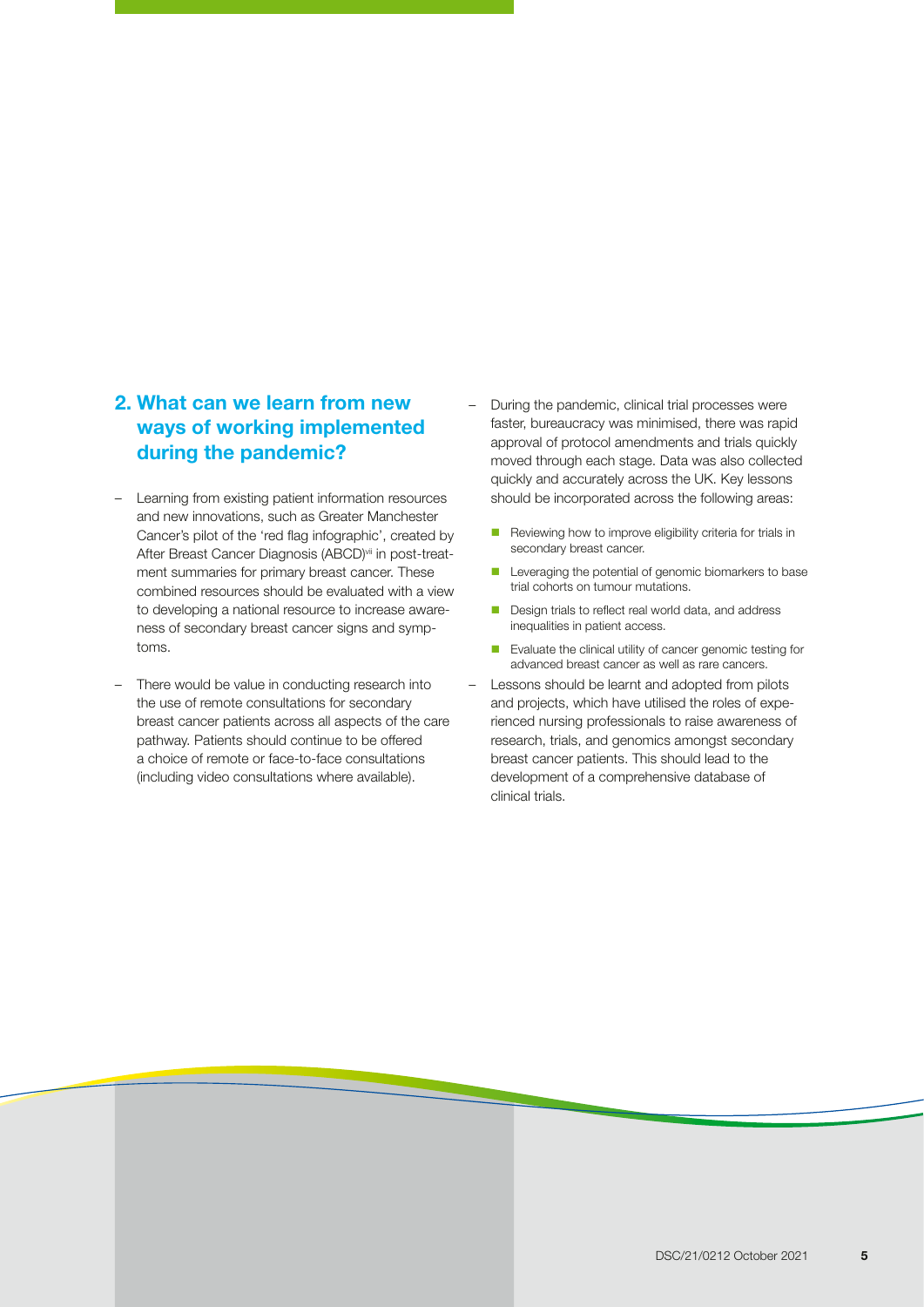#### 3. What role can data and audit play in reinstating and improving secondary breast cancer care?

- Data collection is the bedrock of any future service improvements for patients and clinicians in this area. The national secondary breast cancer audit, funded by NHS England, should:
	- Consider the potential role of patient-reported outcome measures.
	- Put in place mechanisms for interim reporting as a milestone towards developing the future rollout of the audit.
	- **Build on DATA-CAN's work to gather feedback on** chemotherapy attendances across England to provide a starting point to examine the percentage of patients with metastatic disease in treatment.<sup>viii</sup>
- In the longer term, the outputs of the national secondary breast cancer audit should be used alongside other analytical service planning approaches to inform the following priorities:
	- Differences and gaps in service provision, service quality and allocation of secondary breast cancer Clinical Nurse Specialists across England. For example, Macmillan Cancer Support's figures show that prepandemic, the NHS had less than half the cancer Clinical Nurse Specialists it needed<sup>ix</sup> which led to calls for investment in the secondary breast cancer workforce via the Comprehensive Spending Review.

<u> a shekara ta 1991 a shekara ta 1991 a shekara ta 1991 a shekara ta 1991 a shekara ta 1991 a 1991 a 1991 a 199</u>

- Workforce modelling to better support resource allocation for the secondary breast cancer workforce. There was recognition that the secondary breast cancer specialist workforce was already insufficient and ill-defined pre-pandemic, and the current workforce is at breaking point, suffering exhaustion and low morale. New approaches for secondary breast cancer workforce management could include the deployment of cancer staff returning to the NHS through the' bringing back staff programme' as well as meeting the ambitions of the NHS People Plan.
- Further research efforts into specific breast cancer types and areas of unmet need.
- Current approaches to service funding, which do not reflect the numbers of secondary breast cancer patients currently in the system. The audit could be crucial to understanding this. Secondary breast cancer patients are living longer and staying in the system longer, especially those with ER positive and HER2 positive breast cancer, who are now considered to have a chronic disease.
- Patient pathway design; services are not currently designed to allow for the levels of administration and increased number of hospital interactions per patient that modern treatment pathways require. Treatments that keep patients alive longer have more side effects and require significantly more staffing resources to deliver. There were calls for levels of funding to be linked to these resource-intensive treatment pathways.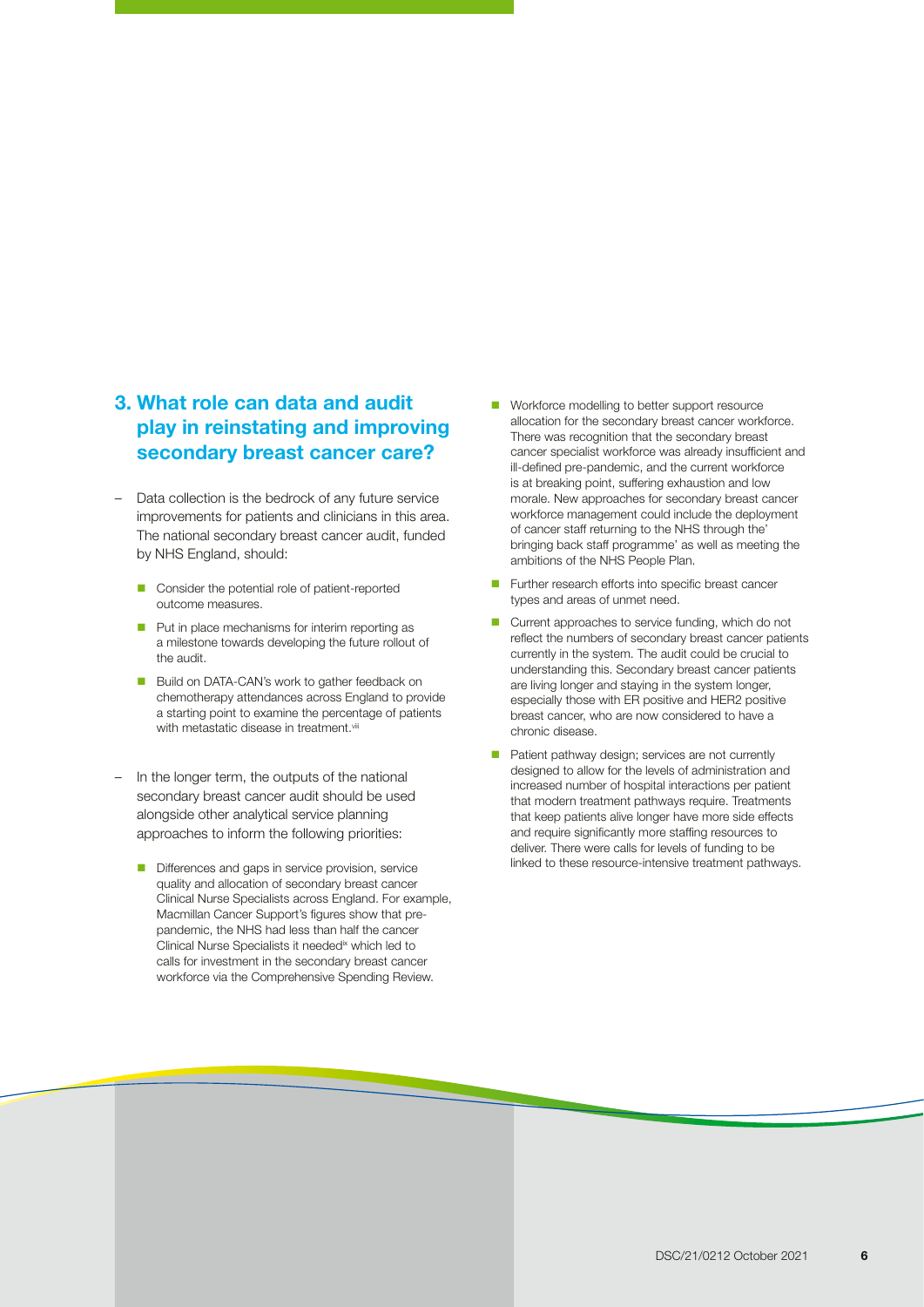### A COVID-19 recovery and service delivery plan for secondary (metastatic) breast cancer; Policy Recommendations

The following recommendations are intended to provide specific, implementable collective action tools for stakeholders across the healthcare system to work towards the delivery of a better form of service delivery in this area.

- 1. Explore the possibility of leveraging the resources of biobanks, cancer registries and harnessing DATA-CAN's networks to provide a template for the anticipated secondary breast cancer audit, showcasing the scope and aims of the audit. This could be carried out as a collaboration between industry, patient groups and the clinical community and piloted in selected larger units.
- 2. Build upon work already carried out by DATA-CAN on numbers of chemotherapy attendances across England. Although this dataset does not cover newly diagnosed secondary breast cancer patients, it would provide a basis for examining the percentage of patients with metastatic disease currently in treatment.
- 3. The Cancer Services Recovery Plan and Taskforce have now officially ended, and recovery planning has been devolved to local systems. It is essential for Trusts and Cancer Alliances to ensure that patients with secondary breast cancer are not left behind as the backlog of diagnosis, treatment and care is cleared. Local systems must establish specific priorities for secondary breast cancer services and workforce that are based on the number of secondary patients currently in their services and the complex, resource-intensive care pathways these patients follow (accepting that this number will be an estimate pre-audit).
- 4. Local recovery plans should build on learning from the increased use of remote consultations and continue to offer a choice of remote or face-to-face interactions where appropriate.
- 5. Support Macmillan Cancer Care's call for the Government to urgently guarantee the investment needed to grow and support the cancer workforce via the Comprehensive Spending Review in Autumn 2021 by providing a fully funded NHS People Plan. Sufficient numbers of secondary breast cancer Clinical Nurse Specialists and other specialist staff are vital to offering a streamlined service, personalised care and supporting health systems to collect and report on numbers of secondary breast cancer patients.
- 6. Support the promotion and uptake of education modules on signs, symptoms, referral pathways and treatment of secondary breast cancer to primary care practitioners through the online primary care cancer education resource, Gateway C.
- 7. Build upon the launch of the Gateway C training on breast cancer recurrence, supporting Breast Cancer Now's work to increase awareness of the signs and symptoms of secondary breast cancer and ensure that learning is shared widely from the use of the ABCD Red Flag Infographic aimed at patients who have completed primary breast cancer treatment.
- 8. Facilitate a cross-sector conversation, involving patients, industry, the NHS and Genomics England (as part of the Genome UK implementation plan)<sup>x</sup>, using secondary breast cancer as an example, on:
	- **Eligibility criteria for trials, how trials can reflect** real-word data and patient-reported outcomes.
	- Use of genomic biomarkers to base trial cohorts on tumour mutations.
	- Whether broad cancer genomic testing should become the standard of care for secondary breast cancer.
	- The cost-effectiveness of these approaches for the NHS and benefits for industry.
	- $\blacksquare$  Using the Make 2<sup>nd</sup>s Count Patient Trials Advocacy project as a case study to test some of these ideas.<sup>xi</sup>
- 9. Create a mandate for all secondary breast cancer cases to be discussed at a multidisciplinary team (MDT) meeting and ensure this is monitored by the Care Quality Commission. The MDT should include Clinical Nurse Specialists who meet the professional competencies for secondary breast cancer set out by the Royal College of Nursing in 'A Competency Framework for Nurses Providing Care to People with Breast Cancer.'xii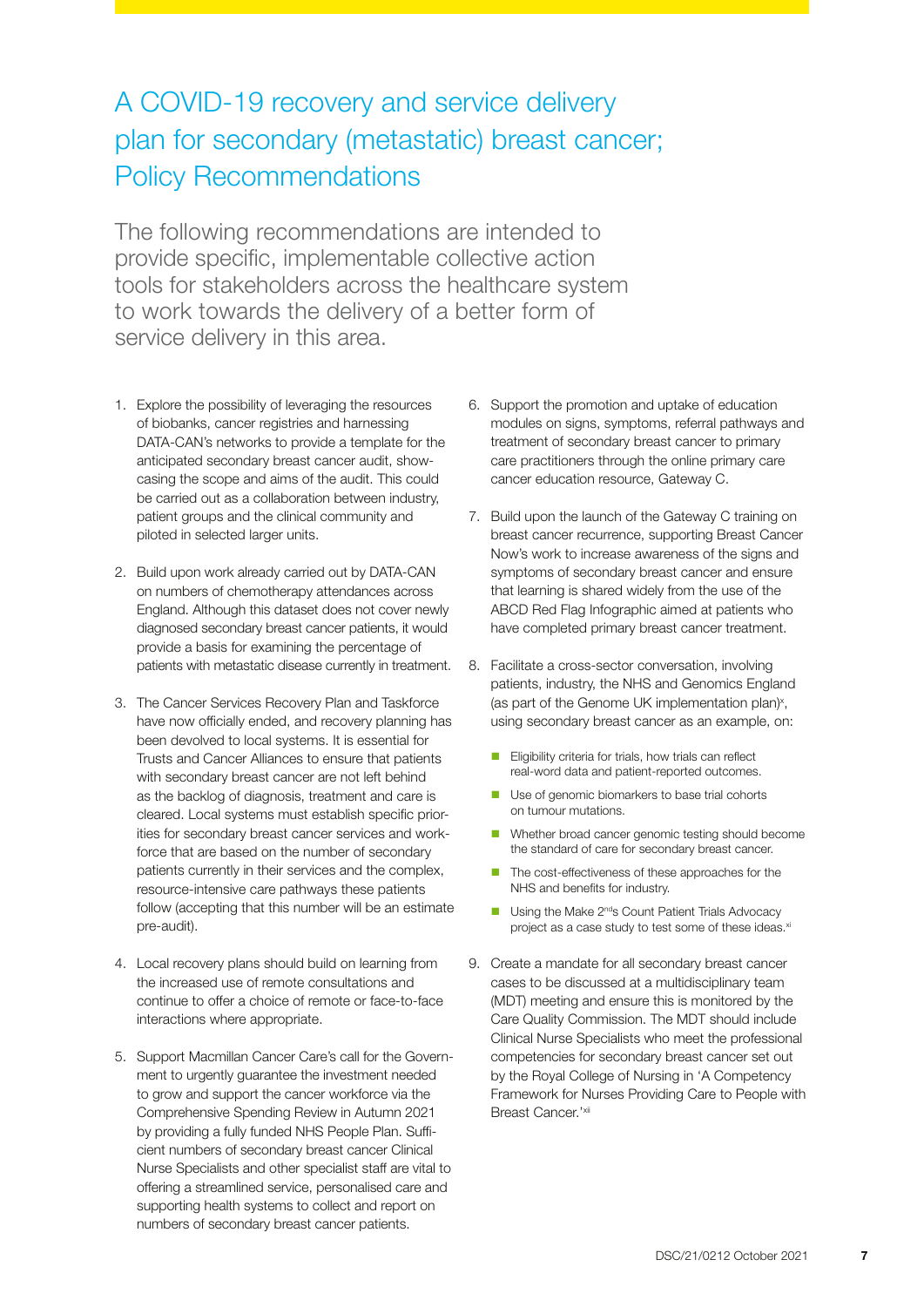## Roundtable participants

The roundtable plenary discussion focused on three main questions and the themes which emerged are presented under these headings:

| <b>Name</b>            | <b>Role &amp; Organisation</b>                                                                                                                                                                                                                    |
|------------------------|---------------------------------------------------------------------------------------------------------------------------------------------------------------------------------------------------------------------------------------------------|
| Craig Tracey (Chair)   | Member of Parliament for North Warwickshire since 2015.<br>Shortly after his election, Mr Tracey was asked to co-chair<br>the All-Party Parliamentary Group (APPG) for Breast Cancer,<br>having spent many years as a fundraiser for the disease. |
| Dr Anne Armstrong      | Consultant in Medical Oncology and Honorary Senior Lecturer,<br>The Christie.                                                                                                                                                                     |
| Ms Clare Garnsey       | Clinical Lead for Breast Cancer at Greater Manchester<br>Cancer Alliance and Consultant Oncoplastic Breast Surgeon,<br>Bolton NHS Trust.                                                                                                          |
| <b>Andy McGuinness</b> | Senior Public Affairs Adviser, Macmillan Cancer Support.                                                                                                                                                                                          |
| Claire Goldrick        | Pathway Manager for Breast, Genomics, HPB, SCMG at<br>Greater Manchester Cancer Alliance.                                                                                                                                                         |
| Ethna McFerran         | Research Fellow and Cancer Health Economist at Queen's<br>University Belfast and Royal College of Nursing Breast Cancer<br>Forum member.                                                                                                          |
| Jo Taylor              | Founder of METUPUK, a patient advocacy group for secondary<br>breast cancer. Jo lobbies for progress on secondary breast<br>cancer and lives with the disease herself.                                                                            |
| Lesley Stephen         | Lesley Stephen was diagnosed 'de novo' with secondary<br>breast cancer in 2014. She is an active patient advocate,<br>working with a range of organisations including NCRI, Breast<br>Cancer Now METUPUK and Make 2 <sup>nd</sup> s Count.        |
| Mia Rosenblatt         | Associate Director of Policy and Campaigns, Breast Cancer Now.<br>Breast Cancer Now supported the event with a<br>presentation and input to the discussion but did not<br>participate in drafting this report.                                    |
| Miss Julie Doughty     | President of the Association of Breast Surgery and consultant<br>breast surgeon at Gartnavel General Hospital in Glasgow.                                                                                                                         |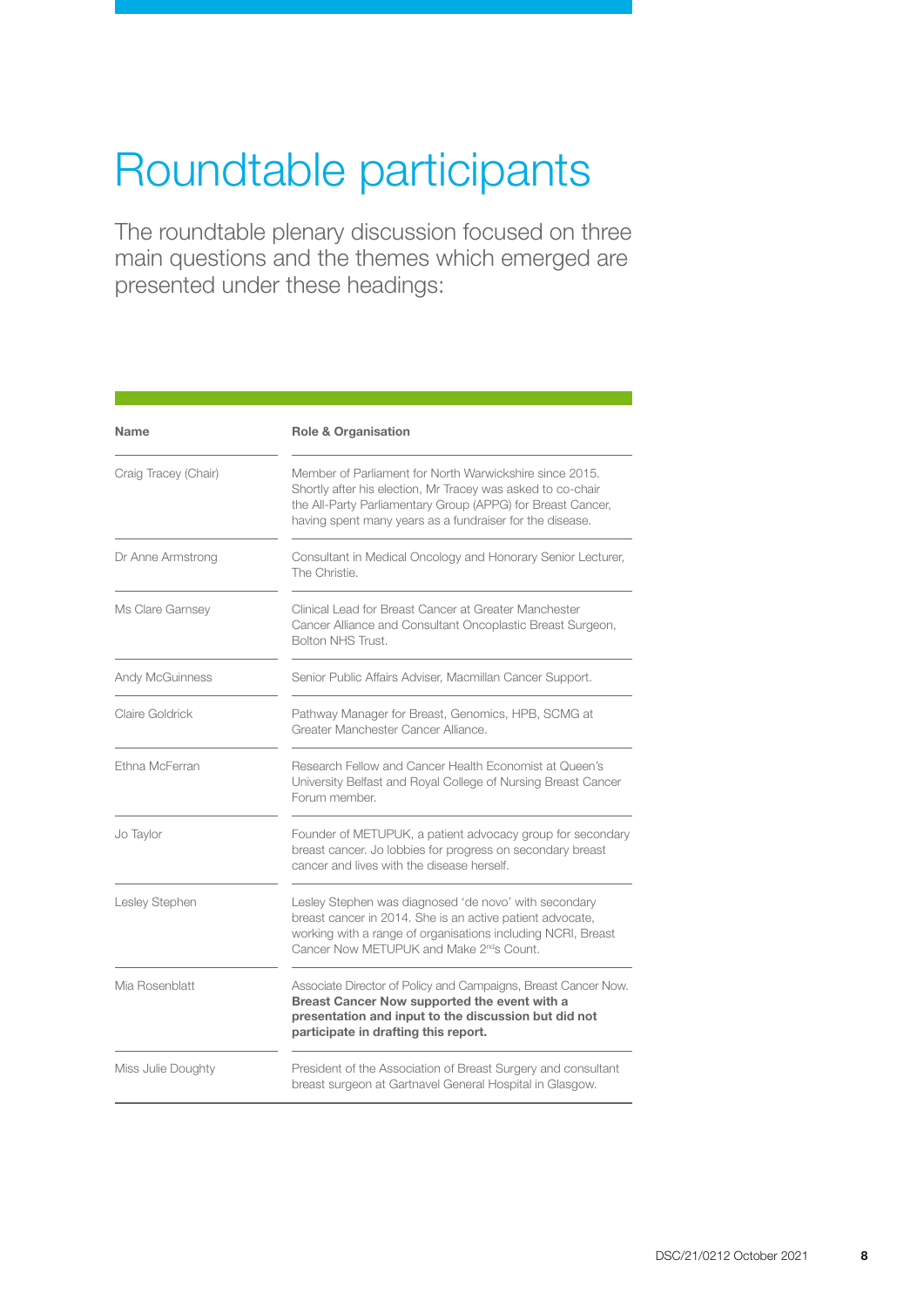## About Daiichi Sankyo UK

Daiichi Sankyo UK Ltd is a UK affiliate company with corporate origins in Japan. We create and supply innovative products to help the NHS to deliver better patient care in the fields of cardiovascular disease and oncology.

Our company was founded in 2006 through the merger of Japanese companies Daiichi and Sankyo in Europe. With a rich legacy of scientific expertise dating back more than 100 years, we are a pioneer behind leading pharmaceuticals that have contributed to the improvement of many lives across the world.

Our mission is to contribute to the enrichment of quality of life through the discovery and delivery of innovative medicines that address diverse and unmet medical needs.

We are committed to providing innovation that demonstrates value and supports the NHS in its delivery of sustainable high-quality care, enabling efforts to reduce health inequalities and unwarranted variations and which puts the patient at the heart of the service.



#### For more information, please contact:

Alistair Gordon, Government Affairs and Corporate Communications Manager, Daiichi Sankyo UK Ltd. Mobile +44 7591953681 [Alistair.Gordon](mailto:alistair.gordon%40daiichi-sankyo.co.uk?subject=) [@daiichi-sankyo.co.uk](mailto:alistair.gordon%40daiichi-sankyo.co.uk?subject=)